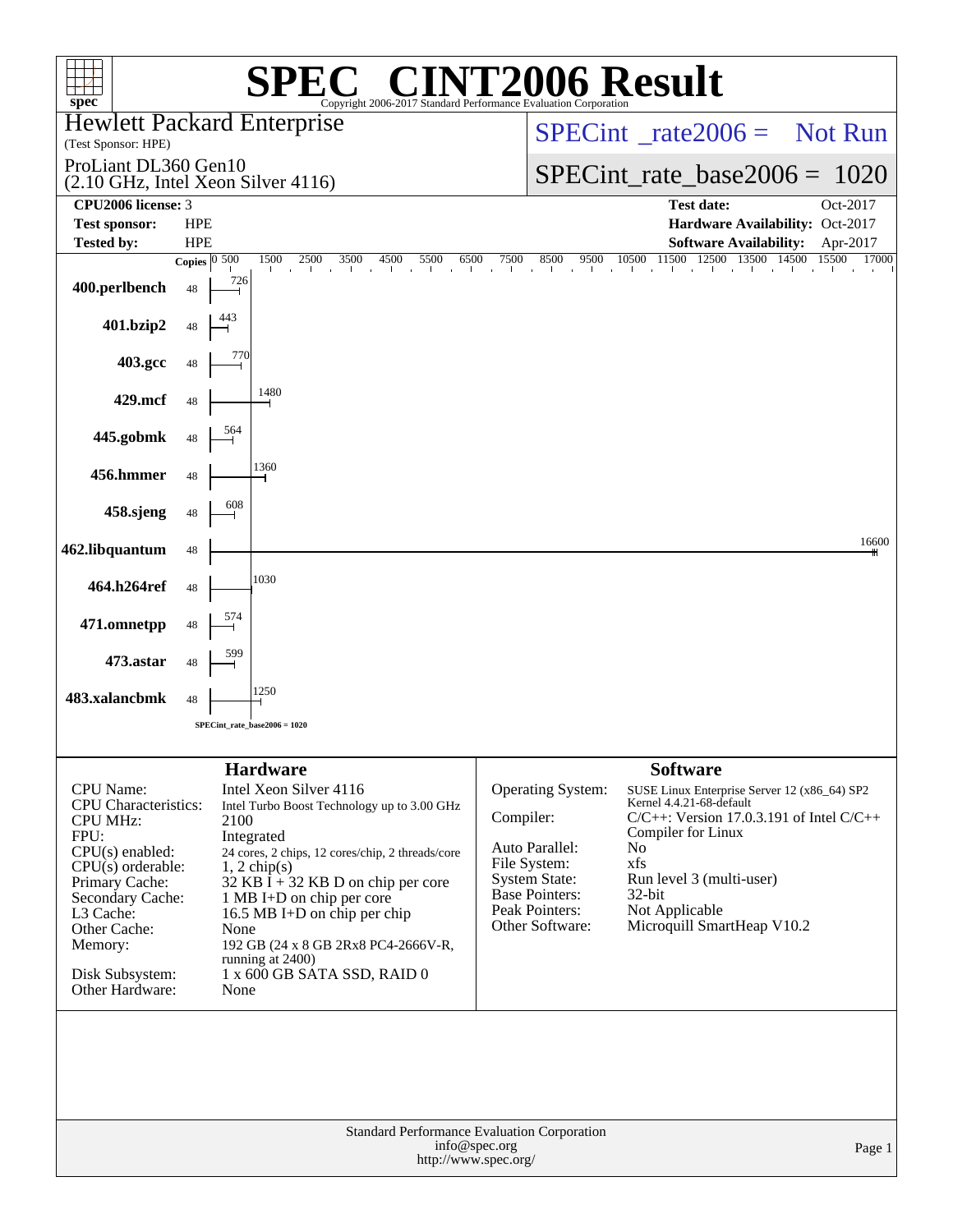

#### Hewlett Packard Enterprise

(Test Sponsor: HPE)

ProLiant DL360 Gen10

(2.10 GHz, Intel Xeon Silver 4116)

 $SPECTnt_rate2006 = Not Run$ 

## [SPECint\\_rate\\_base2006 =](http://www.spec.org/auto/cpu2006/Docs/result-fields.html#SPECintratebase2006) 1020

**[CPU2006 license:](http://www.spec.org/auto/cpu2006/Docs/result-fields.html#CPU2006license)** 3 **[Test date:](http://www.spec.org/auto/cpu2006/Docs/result-fields.html#Testdate)** Oct-2017 **[Test sponsor:](http://www.spec.org/auto/cpu2006/Docs/result-fields.html#Testsponsor)** HPE **[Hardware Availability:](http://www.spec.org/auto/cpu2006/Docs/result-fields.html#HardwareAvailability)** Oct-2017 **[Tested by:](http://www.spec.org/auto/cpu2006/Docs/result-fields.html#Testedby)** HPE **[Software Availability:](http://www.spec.org/auto/cpu2006/Docs/result-fields.html#SoftwareAvailability)** Apr-2017

### **[Results Table](http://www.spec.org/auto/cpu2006/Docs/result-fields.html#ResultsTable)**

|                                                                                                          | <b>Base</b>   |                |       |                |            |                |                   | <b>Peak</b>   |                |              |                |              |                |              |
|----------------------------------------------------------------------------------------------------------|---------------|----------------|-------|----------------|------------|----------------|-------------------|---------------|----------------|--------------|----------------|--------------|----------------|--------------|
| <b>Benchmark</b>                                                                                         | <b>Copies</b> | <b>Seconds</b> | Ratio | <b>Seconds</b> | Ratio      | <b>Seconds</b> | Ratio             | <b>Copies</b> | <b>Seconds</b> | <b>Ratio</b> | <b>Seconds</b> | <b>Ratio</b> | <b>Seconds</b> | <b>Ratio</b> |
| 400.perlbench                                                                                            | 48            | 645            | 727   | 647            | <b>725</b> | 646            | 726               |               |                |              |                |              |                |              |
| 401.bzip2                                                                                                | 48            | 1039           | 446   | 1051           | 441        | 1045           | 443               |               |                |              |                |              |                |              |
| $403.\mathrm{gcc}$                                                                                       | 48            | 502            | 770   | 503            | 769        | 501            | 771               |               |                |              |                |              |                |              |
| $429$ .mcf                                                                                               | 48            | 295            | 1480  | 295            | 1480       | 296            | 1480 <sub>l</sub> |               |                |              |                |              |                |              |
| $445$ .gobm $k$                                                                                          | 48            | 894            | 563   | 893            | 564        | 893            | 564               |               |                |              |                |              |                |              |
| 456.hmmer                                                                                                | 48            | 327            | 1370  | 329            | 1360       | 329            | 1360              |               |                |              |                |              |                |              |
| 458.sjeng                                                                                                | 48            | 956            | 608   | 956            | 608        | 956            | 608               |               |                |              |                |              |                |              |
| 462.libquantum                                                                                           | 48            | 60.2           | 16500 | 59.9           | 16600      | 60.1           | 16600             |               |                |              |                |              |                |              |
| 464.h264ref                                                                                              | 48            | 1047           | 1010  | 1036           | 1030       | 1036           | 1030              |               |                |              |                |              |                |              |
| 471.omnetpp                                                                                              | 48            | 522            | 574   | 522            | 574        | 524            | 573 <sub>l</sub>  |               |                |              |                |              |                |              |
| $473$ . astar                                                                                            | 48            | 561            | 601   | 563            | 598        | 563            | <u>599</u>        |               |                |              |                |              |                |              |
| 483.xalancbmk                                                                                            | 48            | 265            | 1250  | 265            | 1250       | 265            | 1250              |               |                |              |                |              |                |              |
| Results appear in the order in which they were run. Bold underlined text indicates a median measurement. |               |                |       |                |            |                |                   |               |                |              |                |              |                |              |

### **[Submit Notes](http://www.spec.org/auto/cpu2006/Docs/result-fields.html#SubmitNotes)**

 The numactl mechanism was used to bind copies to processors. The config file option 'submit' was used to generate numactl commands to bind each copy to a specific processor. For details, please see the config file.

### **[Operating System Notes](http://www.spec.org/auto/cpu2006/Docs/result-fields.html#OperatingSystemNotes)**

 Stack size set to unlimited using "ulimit -s unlimited" Transparent Huge Pages enabled by default Filesystem page cache cleared with: shell invocation of 'sync; echo 3 > /proc/sys/vm/drop\_caches' prior to run runspec command invoked through numactl i.e.: numactl --interleave=all runspec <etc> irqbalance disabled with "service irqbalance stop" tuned profile set wtih "tuned-adm profile throughput-performance" VM Dirty ratio was set to 40 using "echo 40 > /proc/sys/vm/dirty\_ratio" Numa balancing was disabled using "echo 0 > /proc/sys/kernel/numa\_balancing"

### **[Platform Notes](http://www.spec.org/auto/cpu2006/Docs/result-fields.html#PlatformNotes)**

BIOS Configuration: Thermal Configuration set to Maximum Cooling LLC Prefetcher set to Enabled LLC Dead Line Allocation set to Disabled Stale A to S set to Disabled Memory Patrol Scrubbing set to disabled Workload Profile set to General Throughput Compute Minimum Processor Idle Power Core C-State set to C1E Continued on next page

> Standard Performance Evaluation Corporation [info@spec.org](mailto:info@spec.org) <http://www.spec.org/>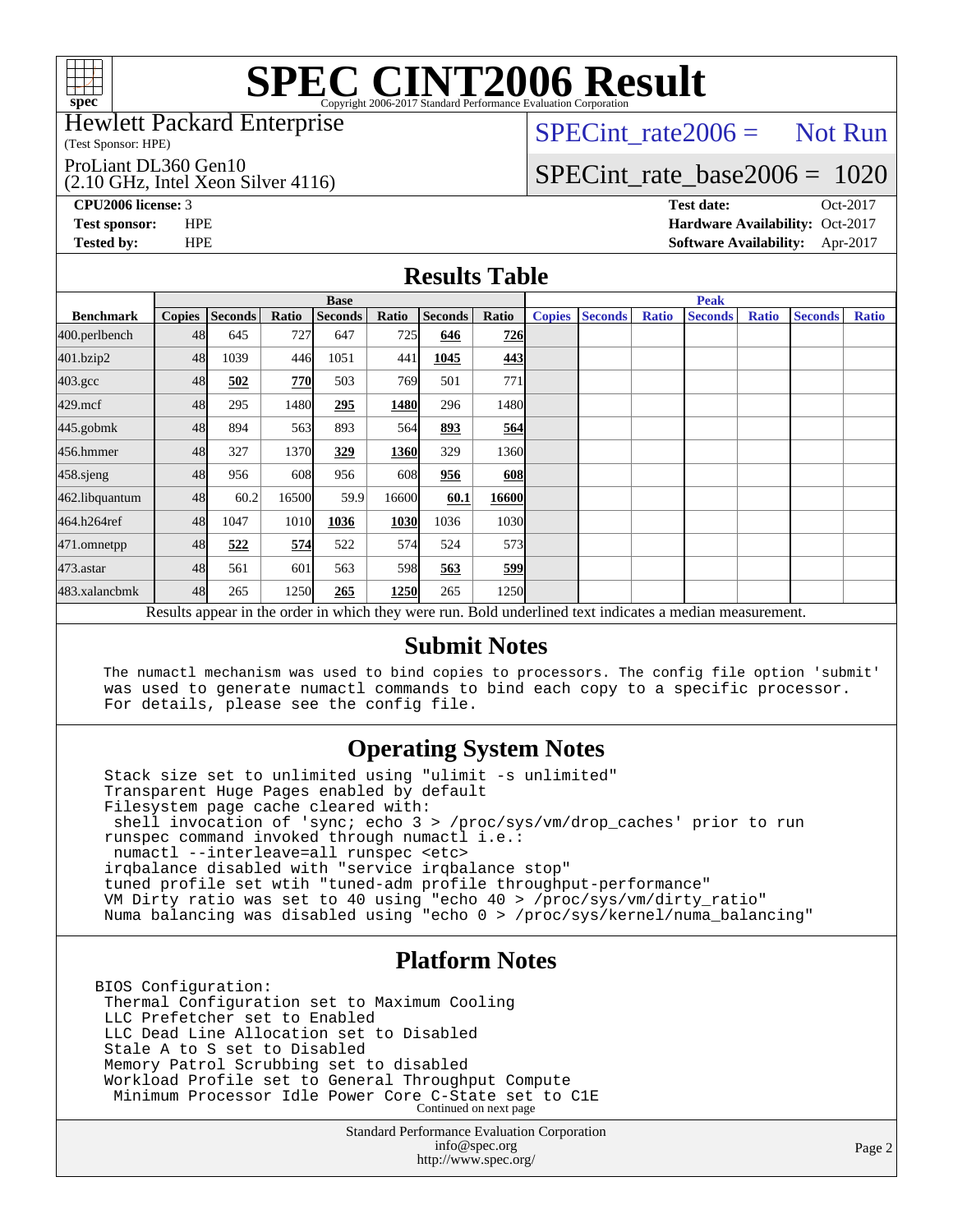

Hewlett Packard Enterprise

(2.10 GHz, Intel Xeon Silver 4116)

 $SPECTnt_rate2006 = Not Run$ 

(Test Sponsor: HPE) ProLiant DL360 Gen10

[SPECint\\_rate\\_base2006 =](http://www.spec.org/auto/cpu2006/Docs/result-fields.html#SPECintratebase2006) 1020

**[CPU2006 license:](http://www.spec.org/auto/cpu2006/Docs/result-fields.html#CPU2006license)** 3 **[Test date:](http://www.spec.org/auto/cpu2006/Docs/result-fields.html#Testdate)** Oct-2017 **[Test sponsor:](http://www.spec.org/auto/cpu2006/Docs/result-fields.html#Testsponsor)** HPE **[Hardware Availability:](http://www.spec.org/auto/cpu2006/Docs/result-fields.html#HardwareAvailability)** Oct-2017 **[Tested by:](http://www.spec.org/auto/cpu2006/Docs/result-fields.html#Testedby)** HPE **[Software Availability:](http://www.spec.org/auto/cpu2006/Docs/result-fields.html#SoftwareAvailability)** Apr-2017

#### **[Platform Notes \(Continued\)](http://www.spec.org/auto/cpu2006/Docs/result-fields.html#PlatformNotes)**

Standard Performance Evaluation Corporation [info@spec.org](mailto:info@spec.org) <http://www.spec.org/> Page 3 Sysinfo program /home/cpu2006/config/sysinfo.rev6993 Revision 6993 of 2015-11-06 (b5e8d4b4eb51ed28d7f98696cbe290c1) running on linux-perm Sun Oct 15 05:55:22 2017 This section contains SUT (System Under Test) info as seen by some common utilities. To remove or add to this section, see: <http://www.spec.org/cpu2006/Docs/config.html#sysinfo> From /proc/cpuinfo model name : Intel(R) Xeon(R) Silver 4116 CPU @ 2.10GHz 2 "physical id"s (chips) 48 "processors" cores, siblings (Caution: counting these is hw and system dependent. The following excerpts from /proc/cpuinfo might not be reliable. Use with caution.) cpu cores : 12 siblings : 24 physical 0: cores 0 1 2 3 4 5 8 9 10 11 12 13 physical 1: cores 0 1 2 3 4 5 8 9 10 11 12 13 cache size : 16896 KB From /proc/meminfo<br>MemTotal: 197745864 kB HugePages\_Total: 0 Hugepagesize: 2048 kB From /etc/\*release\* /etc/\*version\* SuSE-release: SUSE Linux Enterprise Server 12 (x86\_64) VERSION = 12 PATCHLEVEL = 2 # This file is deprecated and will be removed in a future service pack or release. # Please check /etc/os-release for details about this release. os-release: NAME="SLES" VERSION="12-SP2" VERSION\_ID="12.2" PRETTY\_NAME="SUSE Linux Enterprise Server 12 SP2" ID="sles" ANSI\_COLOR="0;32" CPE\_NAME="cpe:/o:suse:sles:12:sp2" uname -a: Linux linux-perm 4.4.21-68-default #1 SMP Tue Oct 18 18:19:37 UTC 2016 (63cf368) x86\_64 x86\_64 x86\_64 GNU/Linux run-level 3 Oct 12 14:05 SPEC is set to: /home/cpu2006 Filesystem Type Size Used Avail Use% Mounted on /dev/sda4 xfs 517G 119G 398G 23% /home Continued on next page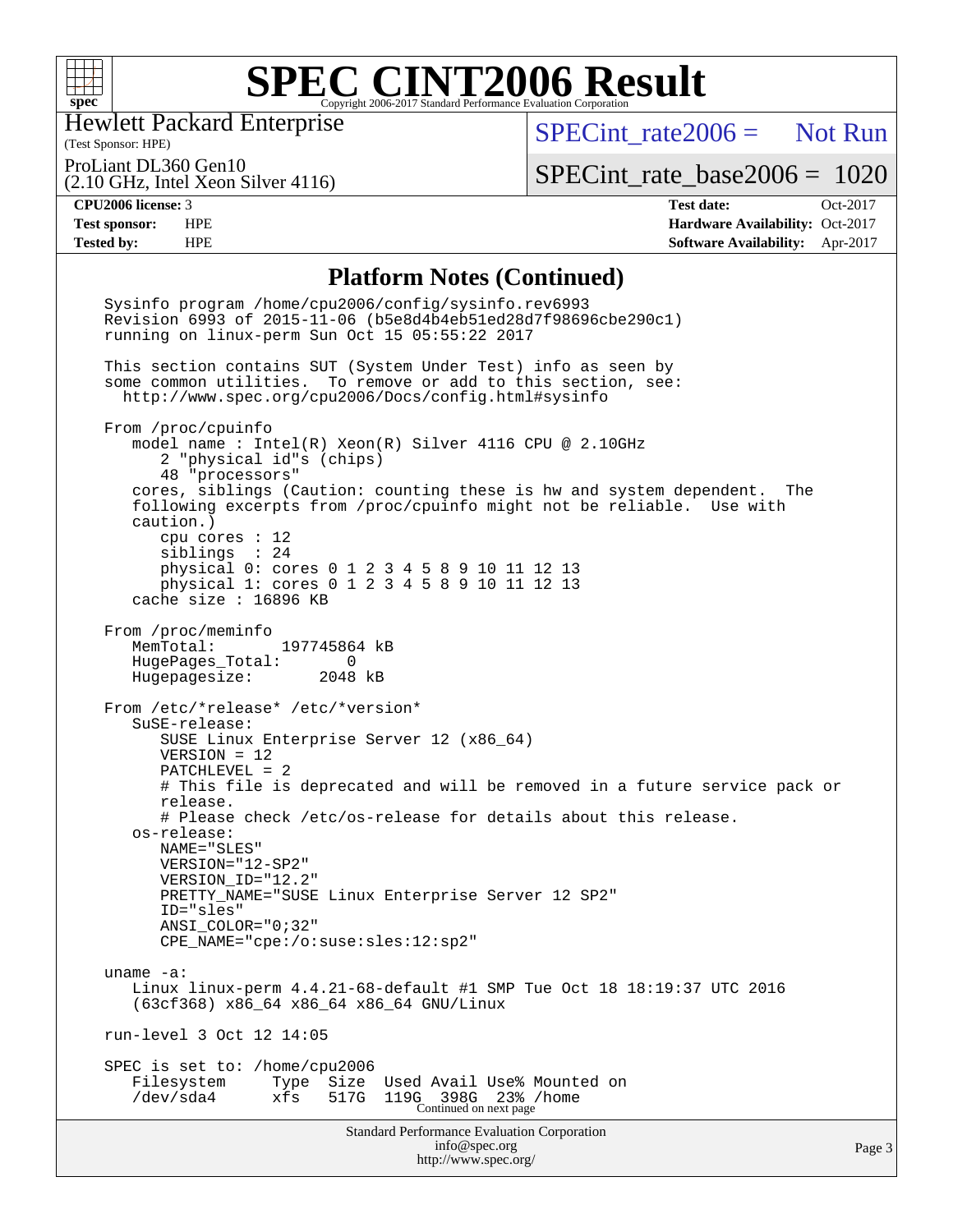

Hewlett Packard Enterprise

(2.10 GHz, Intel Xeon Silver 4116)

 $SPECint rate2006 =$  Not Run

(Test Sponsor: HPE) ProLiant DL360 Gen10

[SPECint\\_rate\\_base2006 =](http://www.spec.org/auto/cpu2006/Docs/result-fields.html#SPECintratebase2006) 1020

**[CPU2006 license:](http://www.spec.org/auto/cpu2006/Docs/result-fields.html#CPU2006license)** 3 **[Test date:](http://www.spec.org/auto/cpu2006/Docs/result-fields.html#Testdate)** Oct-2017 **[Test sponsor:](http://www.spec.org/auto/cpu2006/Docs/result-fields.html#Testsponsor)** HPE **[Hardware Availability:](http://www.spec.org/auto/cpu2006/Docs/result-fields.html#HardwareAvailability)** Oct-2017 **[Tested by:](http://www.spec.org/auto/cpu2006/Docs/result-fields.html#Testedby)** HPE **[Software Availability:](http://www.spec.org/auto/cpu2006/Docs/result-fields.html#SoftwareAvailability)** Apr-2017

### **[Platform Notes \(Continued\)](http://www.spec.org/auto/cpu2006/Docs/result-fields.html#PlatformNotes)**

Additional information from dmidecode:

 Warning: Use caution when you interpret this section. The 'dmidecode' program reads system data which is "intended to allow hardware to be accurately determined", but the intent may not be met, as there are frequent changes to hardware, firmware, and the "DMTF SMBIOS" standard.

 BIOS HPE U32 09/29/2017 Memory: 24x UNKNOWN NOT AVAILABLE 8 GB 2 rank 2666 MHz, configured at 2400 MHz

(End of data from sysinfo program)

### **[General Notes](http://www.spec.org/auto/cpu2006/Docs/result-fields.html#GeneralNotes)**

Environment variables set by runspec before the start of the run: LD\_LIBRARY\_PATH = "/home/cpu2006/lib/ia32:/home/cpu2006/lib/intel64:/home/cpu2006/sh10.2"

 Binaries compiled on a system with 1x Intel Core i7-4790 CPU + 32GB RAM memory using Redhat Enterprise Linux 7.2

### **[Base Compiler Invocation](http://www.spec.org/auto/cpu2006/Docs/result-fields.html#BaseCompilerInvocation)**

[C benchmarks](http://www.spec.org/auto/cpu2006/Docs/result-fields.html#Cbenchmarks):

[icc -m32 -L/opt/intel/compilers\\_and\\_libraries\\_2017/linux/lib/ia32](http://www.spec.org/cpu2006/results/res2017q4/cpu2006-20171031-50488.flags.html#user_CCbase_intel_icc_c29f3ff5a7ed067b11e4ec10a03f03ae)

[C++ benchmarks:](http://www.spec.org/auto/cpu2006/Docs/result-fields.html#CXXbenchmarks)

[icpc -m32 -L/opt/intel/compilers\\_and\\_libraries\\_2017/linux/lib/ia32](http://www.spec.org/cpu2006/results/res2017q4/cpu2006-20171031-50488.flags.html#user_CXXbase_intel_icpc_8c35c7808b62dab9ae41a1aa06361b6b)

### **[Base Portability Flags](http://www.spec.org/auto/cpu2006/Docs/result-fields.html#BasePortabilityFlags)**

 400.perlbench: [-D\\_FILE\\_OFFSET\\_BITS=64](http://www.spec.org/cpu2006/results/res2017q4/cpu2006-20171031-50488.flags.html#user_basePORTABILITY400_perlbench_file_offset_bits_64_438cf9856305ebd76870a2c6dc2689ab) [-DSPEC\\_CPU\\_LINUX\\_IA32](http://www.spec.org/cpu2006/results/res2017q4/cpu2006-20171031-50488.flags.html#b400.perlbench_baseCPORTABILITY_DSPEC_CPU_LINUX_IA32) 401.bzip2: [-D\\_FILE\\_OFFSET\\_BITS=64](http://www.spec.org/cpu2006/results/res2017q4/cpu2006-20171031-50488.flags.html#user_basePORTABILITY401_bzip2_file_offset_bits_64_438cf9856305ebd76870a2c6dc2689ab) 403.gcc: [-D\\_FILE\\_OFFSET\\_BITS=64](http://www.spec.org/cpu2006/results/res2017q4/cpu2006-20171031-50488.flags.html#user_basePORTABILITY403_gcc_file_offset_bits_64_438cf9856305ebd76870a2c6dc2689ab) 429.mcf: [-D\\_FILE\\_OFFSET\\_BITS=64](http://www.spec.org/cpu2006/results/res2017q4/cpu2006-20171031-50488.flags.html#user_basePORTABILITY429_mcf_file_offset_bits_64_438cf9856305ebd76870a2c6dc2689ab) 445.gobmk: [-D\\_FILE\\_OFFSET\\_BITS=64](http://www.spec.org/cpu2006/results/res2017q4/cpu2006-20171031-50488.flags.html#user_basePORTABILITY445_gobmk_file_offset_bits_64_438cf9856305ebd76870a2c6dc2689ab) 456.hmmer: [-D\\_FILE\\_OFFSET\\_BITS=64](http://www.spec.org/cpu2006/results/res2017q4/cpu2006-20171031-50488.flags.html#user_basePORTABILITY456_hmmer_file_offset_bits_64_438cf9856305ebd76870a2c6dc2689ab) 458.sjeng: [-D\\_FILE\\_OFFSET\\_BITS=64](http://www.spec.org/cpu2006/results/res2017q4/cpu2006-20171031-50488.flags.html#user_basePORTABILITY458_sjeng_file_offset_bits_64_438cf9856305ebd76870a2c6dc2689ab) 462.libquantum: [-D\\_FILE\\_OFFSET\\_BITS=64](http://www.spec.org/cpu2006/results/res2017q4/cpu2006-20171031-50488.flags.html#user_basePORTABILITY462_libquantum_file_offset_bits_64_438cf9856305ebd76870a2c6dc2689ab) [-DSPEC\\_CPU\\_LINUX](http://www.spec.org/cpu2006/results/res2017q4/cpu2006-20171031-50488.flags.html#b462.libquantum_baseCPORTABILITY_DSPEC_CPU_LINUX) 464.h264ref: [-D\\_FILE\\_OFFSET\\_BITS=64](http://www.spec.org/cpu2006/results/res2017q4/cpu2006-20171031-50488.flags.html#user_basePORTABILITY464_h264ref_file_offset_bits_64_438cf9856305ebd76870a2c6dc2689ab) 471.omnetpp: [-D\\_FILE\\_OFFSET\\_BITS=64](http://www.spec.org/cpu2006/results/res2017q4/cpu2006-20171031-50488.flags.html#user_basePORTABILITY471_omnetpp_file_offset_bits_64_438cf9856305ebd76870a2c6dc2689ab) 473.astar: [-D\\_FILE\\_OFFSET\\_BITS=64](http://www.spec.org/cpu2006/results/res2017q4/cpu2006-20171031-50488.flags.html#user_basePORTABILITY473_astar_file_offset_bits_64_438cf9856305ebd76870a2c6dc2689ab) 483.xalancbmk: [-D\\_FILE\\_OFFSET\\_BITS=64](http://www.spec.org/cpu2006/results/res2017q4/cpu2006-20171031-50488.flags.html#user_basePORTABILITY483_xalancbmk_file_offset_bits_64_438cf9856305ebd76870a2c6dc2689ab) [-DSPEC\\_CPU\\_LINUX](http://www.spec.org/cpu2006/results/res2017q4/cpu2006-20171031-50488.flags.html#b483.xalancbmk_baseCXXPORTABILITY_DSPEC_CPU_LINUX)

> Standard Performance Evaluation Corporation [info@spec.org](mailto:info@spec.org) <http://www.spec.org/>